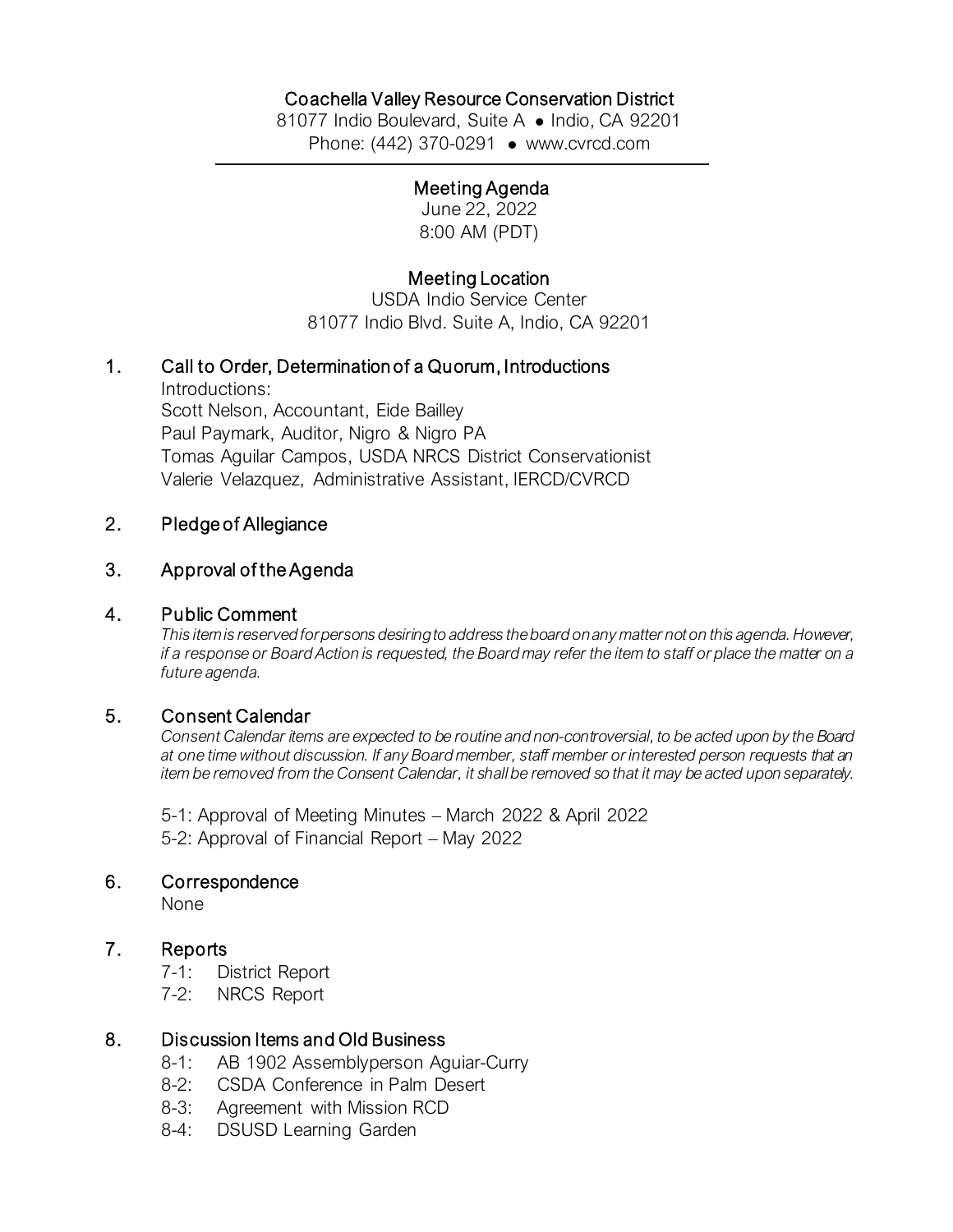### 9. Board Action and Discussion Items

- 9-1: Consideration to approve a Memorandum of Understanding By and Between Coachella Valley Resource Conservation district and Desert Healthcare to the Underserved Population in the Coachella Valley with emphasis on Agricultural **Workers**
- 9-2: Consideration to Approve Fiscal Year 2022/23 Budget
- 9-3: Approval of Fiscal Year 2020/21 Independent Audit Report prepared by Nigro & Nigro PC
- 9-4: Consideration to Adopt Resolution No. 2022-02 of the Coachella Valley Resource Conservation District to Update the District's Records Retention Schedule Pursuant to Government code Section 60200 et. Seq
- 9-5: Consideration of the Summer 2022 Schedule
- 9-6: consideration to pay membership dues to California Association of Resource Conservation Districts
- 9-7: Consideration to Sponsor the 2022 California Urban Forests Conference to be held in Rancho Mirage
- 9-8: Discussion and Possible Action to Vote for California Special Districts Association (CSDA) Board Elections
- 9-9: Consideration to reimburse the District Manager Yvonne Franco in the amount of \$108.74, for the purchase of an office chair.

# 10. Discussion for the Good of the District / Items for Future Board Consideration

## 11. District General Counsel Reports and Announcements None.

# 12. Closed Session

None.